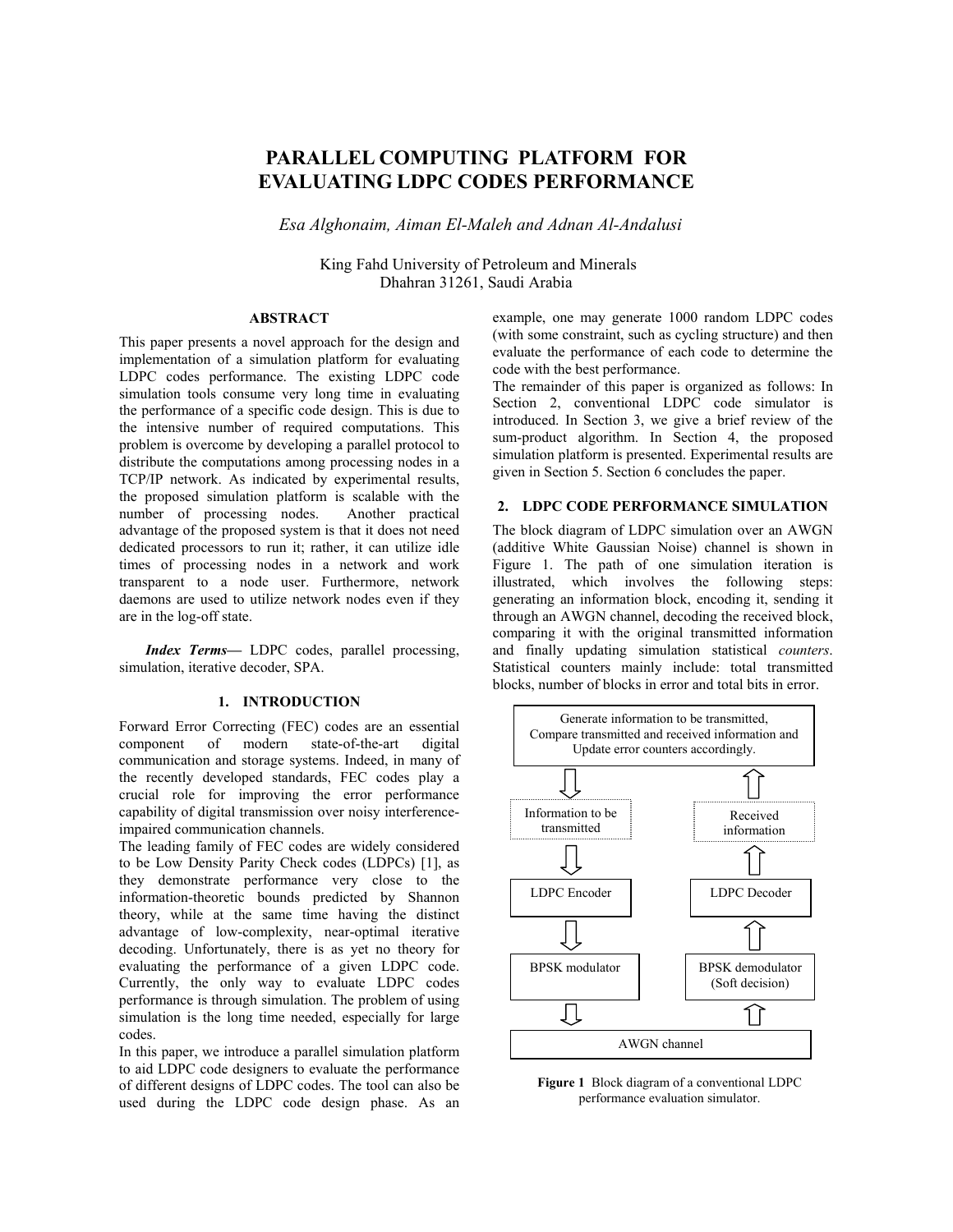First, *K* random information bits are generated and then encoded into an LDPC block of length *N*. Each bit  $c_i \in \{0,1\}$  in the code block is modulated into a BPSK (Binary Phase Shift Keying) symbol  $x_i = \{-s, +s\}$  based on the value of  $c_i$ , where *s* is the BPSK signal strength. The signal  $x_i$  is then passed to an AWGN channel which adds noise to it to produce the received signal  $y_i$  as follows:  $y_i = x_i + n_i$ , where  $n_i$  is the AWGN additive value. Note that instead of generating a random information block and encoding it into a block code, it is enough to generate an all zeros block code ( $c_i = 0, 0 \le i \le N$ ). In this case, the encoding step is not needed and the simulation process will be faster. The last step is comparing the decoded received information with the originally transmitted information and then updating the simulation statistical counters accordingly.

To conclude this section, we give a review for the modeling of BPSK signal transmission over an AWGN channel. Assume  $c_i \in \{0,1\}$  is the bit to be transmitted, then, the transmitted BPSK signal  $x_i$  corresponding to  $c_i$ is given by:

$$
x_i = \begin{cases} -s & if & c_i = 1 \\ +s & if & c_i = 0 \end{cases}
$$
 (1)

The signal strength *s* depends on the code rate (*R*) and the signal to noise ratio ( $E_b / N_0$ ) and is given by:

$$
s = \sqrt{2 \times R \times (E_b / N_0)}
$$
 (2)

The reason for including the LDPC code rate *R (*which is given by  $K/N$ ) in equation (2) is to make a fair comparison between different codes of different rates. This is because at lower LDPC code rates, the receiver will be allowed to accumulate the channel output for a longer time and thus the amount of noise (relative to signal) will decrease as a result of averaging [5].

#### **3. THE SUM-PRODUCT ALGORITHM**

LDPC codes are a class of linear block codes that use a sparse, random-like parity-check matrix [1]. LDPC codes can also be represented by bi-partite factor graphs having two types of nodes: *variable bit nodes* and *check nodes*, interconnected by edges whenever a given information bit appears in the parity check equation of the corresponding check bit. The iterative sum-product algorithm (SPA) can be used for decoding LDPC codes, and is shown to achieve optimum performance when the underlying code graph is cycle-free In the following, a brief description of this algorithm is given based on the notation in [4]. The SPA algorithm is also called Belief Propagation (BP) algorithm.

Assume a binary (*N*,*K*) LDPC code is described by a sparse parity check matrix of size  $M \times N$ , where *M* is the number of parity-checks corresponding to the paritycheck nodes in a bipartite graph, and *N* is the number of variable nodes corresponding to the encoded symbols.



**Figure 2** (a) Variable-to-check message, (b) Check-tovariable message.

Before discussing the SPA algorithm, we introduce some terms that will be used throughout the discussion of the SPA algorithm [4]:

- For the  $i^{th}$  row in an H matrix, the set of column locations of the 1's is given by  $R_i = \{i : h_{ii} = 1\}$ . The set of column locations of the 1's, excluding location *i* is given by  $R_{ i \setminus i } = \{ i' : h_{ ii'} = 1 \} \setminus \{ i \}.$
- For the  $i^{th}$  column in an H matrix, the set of row locations of the 1's is given by  $c_i = \{j : h_{ii} = 1\}$ . The set of row locations of the 1's, excluding the location *j* is given by  $c_{i \setminus j} = \{ j' : h_{j'i} = 1 \} \setminus \{ j \}$
- $q_{ii}(b)$ : Message (extrinsic information) to be passed from variable node  $v_i$  to check node  $f_i$  regarding the probability that  $c_i = b$ ,  $b \in \{0,1\}$ , as shown in Figure 2(a). It equals the probability that  $c_i = b$  given extrinsic information from all check nodes, except node  $f_i$ .
- $r_{ji}(b)$ : Message to be passed from check node  $f_i$  to variable node  $v_i$ , which is the probability that the  $j<sup>th</sup>$  check equation is satisfied given bit  $c_i = b$  and the other bits have separable (independent) distribution given by  ${q_{ij'}}_{j' \neq j}$ , as shown in Figure 2(b).
- $Q_i(b)$  = the probability that  $c_i = b$ ,  $b \in \{0,1\}$

• 
$$
L(c_i) = \log \frac{\Pr(x_i = +1 | y_i)}{\Pr(x_i = -1 | y_i)} = \log \frac{\Pr(c_i = 0 | y_i)}{\Pr(c_i = 1 | y_i)}
$$

• 
$$
L(r_{ji}) = \log \frac{r_{ji}(0)}{r_{ji}(1)}
$$
 and  $L(q_{ij}) = \log \frac{q_{ij}(0)}{q_{ij}(1)}$ 

• 
$$
L(Q_i) = \log \frac{Q_i(0)}{Q_i(1)}
$$

The SPA algorithm involves one initialization step and three iterative steps as shown below:

**Initialization step:** Set the initial value of each variable node signal as follows:  $L(q_{ii}) = L(c_i) = 2y_i / \sigma^2$ , where  $\sigma^2$  is the variance of noise in the AWGN channel. **Iterative steps:** The three iterative steps are as follows: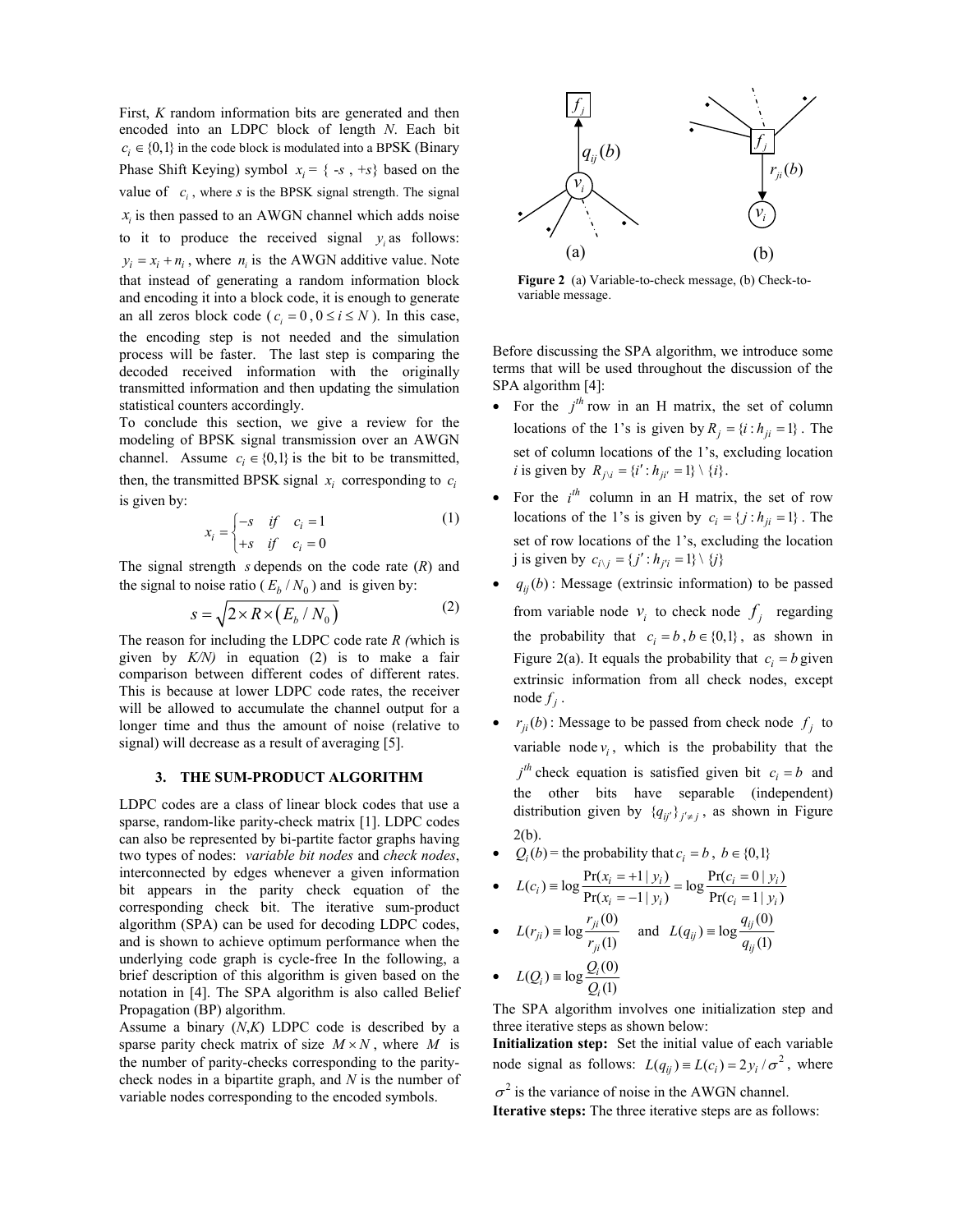(I) Update check nodes as follows:

$$
L(r_{ji}) = \left(\prod_{i' \in R_{jj}} \alpha_{i'j}\right) \times \phi\left(\sum_{i' \in R_{jj}} \phi(\beta_{i'j})\right)
$$
  
Where  $\alpha_{i'j} = sign(L(q_{ij}))$ ,  $\beta_{ij} = |L(q_{ij})|$   
 $\phi(x) = -log(tanh(x/2)) = log \frac{e^x + 1}{e^x - 1}$  (3)

(II) Update variable nodes as follows:

$$
L(q_{ij}) = L(c_i) + \sum_{j' \in C_{i,j}} L(r_{j'i})
$$
 (4)

(III) Compute estimated variable nodes as follows:

$$
L(Q_i) = L(c_i) + \sum_{j \in C_i} L(r_{ji})
$$
 (5)

Based on  $L(Q_i)$ , the estimated value of the received bit  $(\hat{c}_i)$  is given by:

$$
\hat{c}_i = \begin{cases} 1 & if & L(Q_i) < 0 \\ 0 & else \end{cases}
$$

During LDPC decoding, the iterative steps I to III are repeated until the following event occurs:  $\overline{\hat{c}} \cdot H^T = 0$  OR maximum iterations is reached.

### **4. THE PROPOSED PARALLEL SIMULATION**

The proposed parallel simulation platform consists of two main components: (1) Simulation controller, and (2) Processing nodes, as shown in Figure 3. The task of simulation controller is to control the operation of processing nodes. Simulation controller sends simulation parameters to processing nodes, instruct them to start simulation and collect statistical results from them. In the other hand, processing nodes receive simulation requests and parameters from simulation controller, perform the LDPC simulation (as in figure 1) and send simulation results to simulation controller upon receiving a request from it.

Before discussing each of the two components in details, we give a quick view for the proposed LDPC simulation platform. First, a user sets simulation parameters (H-matrix, SNR point, decoding iterations …) and then starts the simulation. Upon starting, simulation controller communicates with each processing node and sends simulation parameters to it. When a processing node receives simulation parameters, it starts LDPC code simulation independent of other processing nodes. Simulation controller periodically sends a results request message for each processing node. When a processing node receives a results request message, it sends its pending results to simulation controller and then initializes simulation counters.

#### **4.1. Simulation Controller**

Simulation controller is the central part in the proposed parallel simulation platform. It controls the operation of processing nodes. Simulation controller builds a look-up table, one entry for each reachable processing element. A processing node entry is used to keep track of its current state, such as: node address, statistical counters, H-matrix signature, decoding algorithm version, etc.

The simulation controller algorithm is divided into three stages:

**Stage 1**: Locating processing nodes: In this phase, simulation controller sends a start simulation request



**Figure 3.** Components of the proposed parallel LDPC simulation platform.

message to all connected processing nodes. Each active processing node responds by sending an acknowledgement to simulation controller indicating its address and its decoding algorithm version number. When simulation controller receives an acknowledgement from a processing node, it performs two tasks: (1) Adding a new record to the look-up table to keep track of the processing node, (2) Checking the version of the processing node decoding algorithm. If it is not up to date, simulation controller sends a new version to the processing node using File Transfer Protocol (FTP). At the end of this stage, simulation controller has a look-up table for all active and up to date processing nodes.

**Stage 2**: Sending simulation parameters: In this phase, simulation controller sends LDPC simulation parameters to each processing node in its look-up table. The simulation parameters include: H-matrix, SNR value, maximum LDPC decoding iterations, decoding algorithm type (floating point or fixed point), etc. When a processing node receives simulation parameters, it immediately starts simulation.

**Stage 3**: Partial results collection: In this phase, simulation controller periodically sends results request messages to processing nodes. A processing element responds to this message by sending its results to simulation controller and then initializing its statistical counters. Upon receiving results message from a processing node, simulation controller updates its aggregate statistical counters. Simulation controller periodically collects partial results from all processing nodes (*n*) in a time period of *T* seconds. This means that each  $t = T/n$  seconds, simulation controller sends a results request message to a processing node, as shown in Figure 4. Simulation controller continues on this phase until the